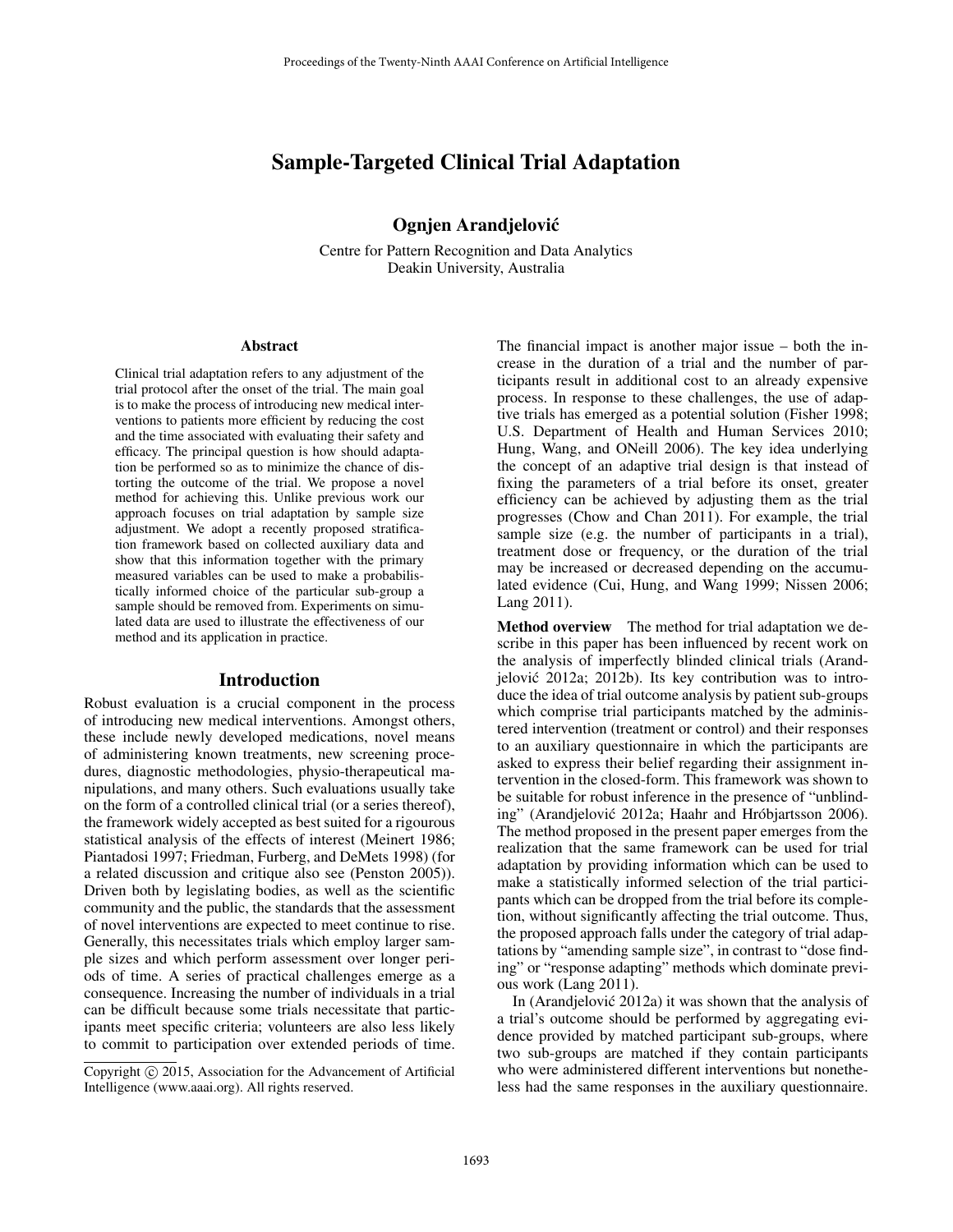Therefore, our idea advanced here is that an informed trial sample size reduction can be made by computing which matched sub-group pair's contribution of useful information is affected the least with the removal of participants from one of its groups.

Contrast with previous work Before introducing the proposed method in detail, it is worthwhile emphasizing two fundamental aspects in which it differs from the methods previously described in the literature. The first difference concerns the nature of the statistical framework which underlies our approach. Most of the existing work on trial adaptation by sample size adjustment adopts the frequentist paradigm. These methods follow a common pattern: a particular null hypothesis is formulated which is then rejected or accepted using a suitable statistic and the desired confidence requirement (Jennison and Turnbull 2003). In contrast, the method described in this paper is thoroughly Bayesian in nature. The second major conceptual novelty of the proposed method lies in the question it seeks to answer. All previous work on trial adaptation by sample size adjustment addresses the question of *whether* the sample size can be reduced while maintaining a certain level of statistical significance of the trial's outcome. In contrast, the present work is the first to ask a complementary question of *which* particular individuals in the sample should be removed from the trial once the decision of sample size reduction has been made. Thus, the proposed method should not be seen as an alternative to the any of the previously proposed methods but rather as a complementary element of the same framework.

### Auxiliary data collection

The type of auxiliary data collection we utilize in this work was originally proposed for the assessment of blinding in clinical trials (James et al. 1996). Since then it has been adopted for the same purpose in a number of subsequent works (Bang, Ni, and Davis 2004; Hróbjartsson et al. 2007; Kolahi, Bang, and Park 2009; Arandjelović 2012a) (also see (Sackett 2007) for related commentary). The questionnaire allows the trial participants to express their belief on the nature of the intervention they have been administered (control or treatment) using a fixed number of choices. The most commonly used, coarse-grained questionnaire admits the following three choices:

- 1: belief that control intervention was administered,
- 2: belief that treatment intervention was administered, and
- 3: undecidedness about the nature of the intervention.

### Matching sub-groups outcome model

In the general case, the effectiveness of a particular intervention in a trial participant depends on the inherent effects of the intervention, as well as the participant's expectations (conscious or not). Thus, as in (Arandjelovic 2012a), in the ´ interpretation of trial results, we separately consider each population of participants which share the same combination of the type of intervention and the expressed belief regarding this group assignment. For example, when a 3-tier questionnaire is used in a trial comparing the administration

of the treatment of interest and control, we recognize control sub-groups:

- $G_{C-}$ : participants of the control group who believe they were assigned to the control group,
- $G_{C0}$ : participants of the control group who are unsure of their group assignment,
- $G_{C+}$ : participants of the control group who believe they were assigned to the treatment group,

and the three corresponding treatment sub-groups. The key idea underlying the method proposed in (Arandjelovic´ 2012a) is that because the outcome of an intervention depends on both the inherent effects of the intervention and the participants' expectations, the effectiveness should be inferred in a like-for-like fashion. In other words, the response observed in, say, the sub-group of participants assigned to the control group whose feedback professes belief in the control group assignment should be compared with the response of only the sub-group of the treatment group who equally professed belief in the control group assignment.

# Sub-group selection

The primary aim of the statistical framework described in (Arandjelović 2012a) is to facilitate an analysis of trial data robust to the presence of partial or full unblinding of patients, or indeed patient preconceptions which too may affect the measured outcomes. Herein we propose to exploit and extend this framework to guide the choice of which patients are removed from the trial after its onset, in a manner which minimizes the loss of statistical significance of the ultimate outcomes.

At the onset of the trial, the trial should be randomized according to the current best clinical practice; this problem is comprehensively covered in the influential work by (Berger 2005). If a reduction in the number of trial participants was attempted at this stage, by the very definition of a properly randomized trial, statistically speaking there is no reason to prefer the removal of any particular subject (or indeed a set of subjects) over another. Instead, any trial size adaptation must be performed at a later stage after some meaningful differentiation between subjects takes place (Nelson 2010).

The most obvious observable differentiation that takes place between patients as the trial progresses is that of the outcomes of primary interest in the trial (the "response"). This differentiation may allow for a statistically informed choice to be made about which trial participants can be dropped from the trial in a manner which minimizes the expected distortion of the ultimate findings. For example, this can be done by seeking to preserve the distribution of measured outcomes within a group (treatment or control) but with the constraint of a smaller number of participants; indeed, our approach partially exploits this idea. However, our key contribution lies in a more innovative approach, which exploits additional, yet readily collected discriminative information. The proposed approach not only minimizes the effect of smaller participant groups but also ensures that no unintentional bias is injected due to imperfect blinding. Recall that the problem of inference robust to imperfect blinding should always be considered, as blinding can only be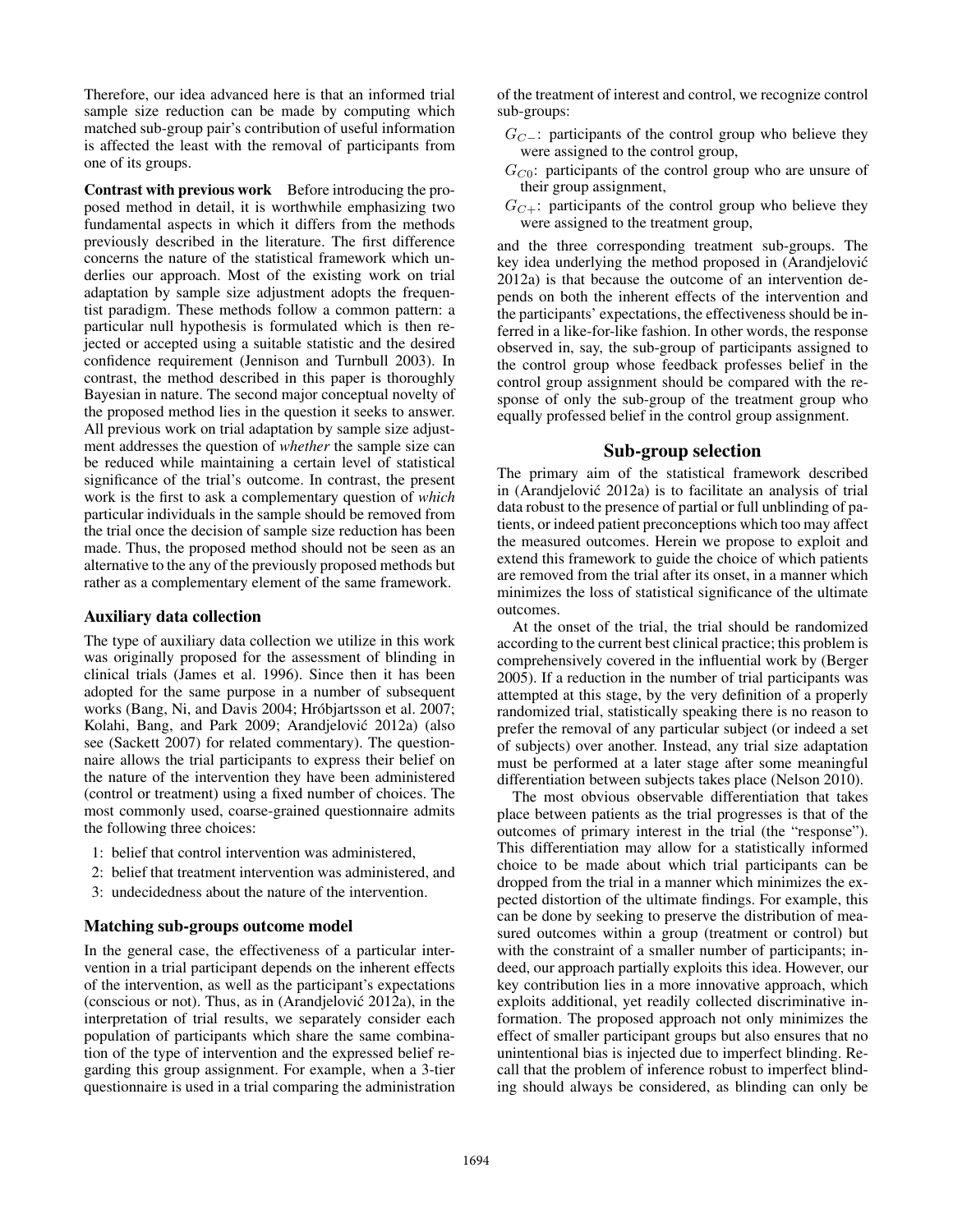attempted with respect to those variables of the trial which have been identified as revealing of the administered treatment (and even for these it is fundamentally impossible to *ensure* perfect blinding).

Our idea is to administer an auxiliary questionnaire of the form described in (James et al. 1996; Bang, Ni, and Davis 2004) every time an adaptation of the trial group size is sought. As in (Arandjelović 2012a), this leads to the differentiation of each group of participants (control or treatment) into sub-groups, based on their belief regarding their group assignment. In general, this means that even if no participants are removed from the trial, a participant may change his/her sub-group membership status. This is illustrated with a hypothetical example in Fig. 1. The first time an auxiliary questionnaire is administered (top plot), most of the treatment group participants are still unsure of their assignment (solid blue line); a smaller number of participants have correctly guessed (or inferred) their assignment (bold blue line); lastly, an even smaller number holds the incorrect belief that they are in fact members of the control group (dotted blue line). All of the sub-groups show a spread of responses to the treatment, such as may be expected due to various personal variations of their members. At the time of the second snapshot (middle plot), at the next instance when auxiliary data is collected, the proportions of participants in each subgroup has changed, as do the associated treatment response statistics. A similar observation can be made with respect to the third and the last snapshot pictured in the figure (bottom plot). This sort of a development would not be unexpected – if the treatment is effective, as the trial progresses there will be an increase in the number of treatment group participants who observe and correctly interpret these changes (note that this also means that there will be an associated increase in the number of participants who may exhibit an additional positive effect from the fortunate realization that they are receiving the studied treatment intervention, rather than the control intervention). That being said, it should be emphasized that no assumption on the statistics of sub-group memberships or their relative sizes is made in the proposed method. The example in Fig. 1 is merely used for illustration.

The question is: how does this differentiation of patients by auxiliary data sub-groups help us make a statistically robust choice of which participants in the trial should be preferentially dropped if a reduction in the trial size is sought? To answer this question, recall that the main premise of (Arandjelovic 2012a) is"that it is meaningful to com- ´ pare only the corresponding treatment and control participant sub-groups, that is, sub-groups matched by their auxiliary responses." Each sub-group comparison contributes information used to infer the probability density of the differential effects of the treatment. We can then reformulate the original question as: from which matching sub-group pair should participants be preferentially dismissed from further consideration so as to best conserve the sub-group pair's information contribution? Consider how the information on the differential effects between a single pair of matching sub-groups is inferred. In its general form, we can estimate some distance between the distributions of the two sub-



Figure 1: A conceptual illustration on a hypothetical example of the phenomenon whereby trial participants change their sub-group membership (recall that each sub-group is defined by its members' intervention assignment *and* auxiliary questionnaire responses). This is quite likely to occur when the effects of the treatment are very readily apparent but various other mechanisms can act so as to cause a non-zero and changing sub-group flux.

groups using a Bayesian approach:

$$
\rho^* \propto \int_{\Theta_c} \int_{\Theta_t} \underbrace{\rho(p_c(x;\Theta_c), p_t(x;\Theta_t))}_{\text{Distance between distributions} \atop \text{for specific parameter values}} \times \underbrace{p(D_c|\Theta_c) p(D_t|\Theta_t)}_{\text{Model likelihoods}} \underbrace{p(\Theta_c) p(\Theta_t)}_{\text{Parameter priors}} \times d\Theta_t d\Theta_c \quad (1)
$$

where  $\Theta_c$  and  $\Theta_t$  are the sets of variables parameterizing the two corresponding distributions  $p_c(x; \Theta_c)$  and  $p_t(x; \Theta_t)$ ,  $p(\Theta_c)$  and  $p(\Theta_t)$  the parameter priors,  $p(p_c(x; \Theta_c), p_t(x; \Theta_t))$ a particular distance function (e.g. the Kullback-Leibler divergence (Kullback 1951), Bhattacharyya (Bhattacharyya 1943) or Hellinger distances (Hellinger 1909), or indeed the posterior of the difference of means used in (Arandjelovic´ 2012a)), and  $D_c$  and  $D_t$  the measured trial outcomes (e.g. the reduction in blood plasma LDL in a statin trial etc).

Note that by changing (reducing) the number of participants in one of the groups, the only affected term on the right hand side of (1) is one of the likelihood terms,  $p(D_c|\bar{\Theta}_c)$ or  $p(D_t|\Theta_t)$ . Seen another way, a change in the number of participants in the trial changes the *weighting* of the product of the distance term  $\rho(p_c(x; \Theta_c), p_t(x; \Theta_t))$  and the priors  $p(\Theta_c)$   $p(\Theta_t)$ . Our idea is then to choose to remove a trial participant from that sub-group which produces the smallest change in the estimate  $\rho^*$ . However, it is not clear how this may be achieved, since it is the size of the set  $D_c$  that is changing (so, for example, treating  $D_c$  and  $D_t$  as vectors and f as a function of vectors would not achieve the desired aim). Examining the sensitivity of  $\rho$ \* with the removal of each datum (i.e. trial participant) from  $D_c$  and  $D_t$  is also unsatisfactory since the problem does not lend itself to a greedy strategy: the optimal choice of which  $n_{rem}$  trial participants to drop from the trial cannot be made by making  $n_{rem}$  optimal choices of which *one* participant to drop. An approach following this direction but attempting to examine all possible sets of size  $n_{rem}$  would encounter computational tractability obstacles since this problem is NP-complete. The alternative which we propose is to consider and compare the magni-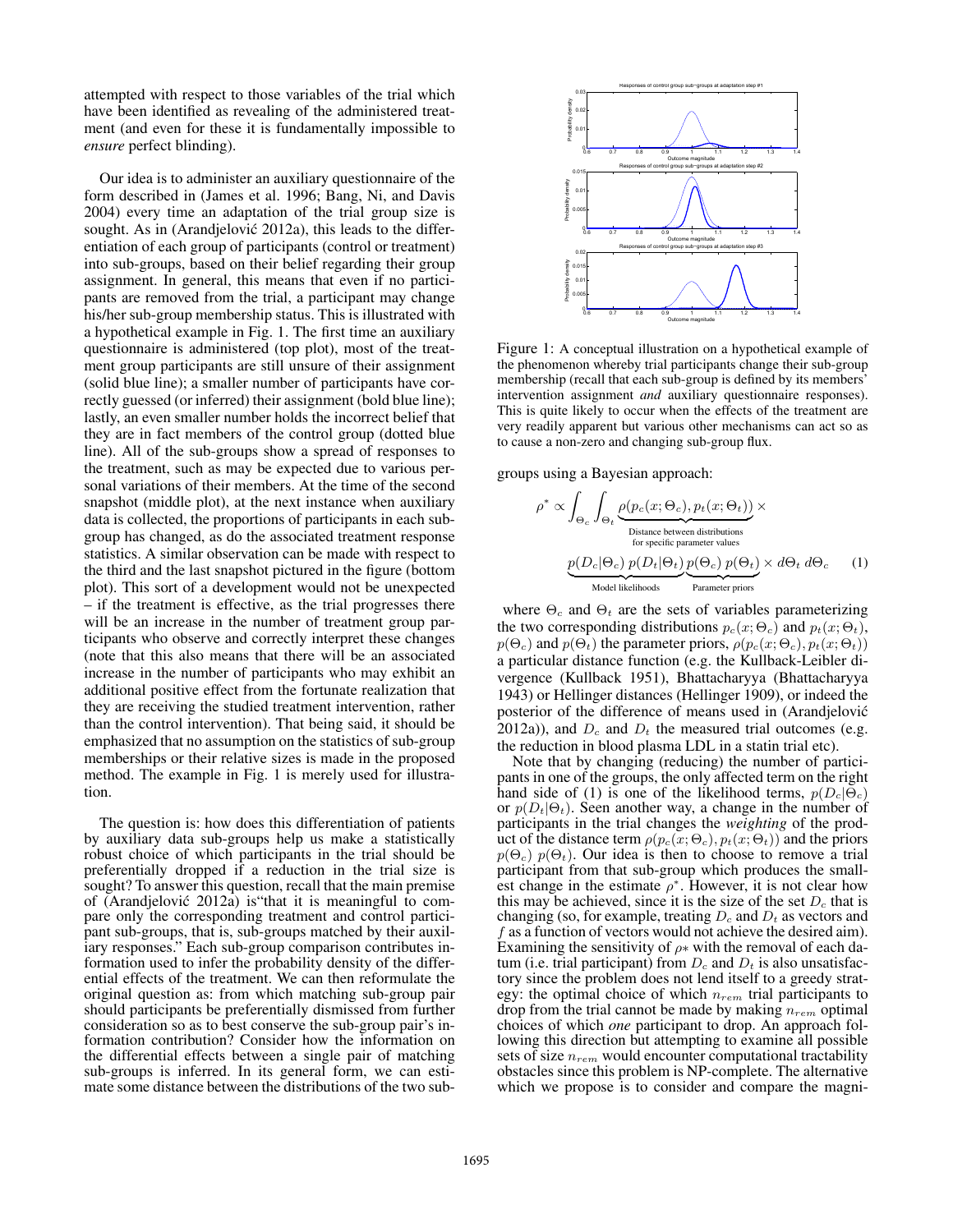tudes of partial derivatives of  $\rho^*$  with respect to the sizes of data sets  $D_c$  and  $D_t$ , but with an important constraint – the derivatives are taken of the *expected* functional form of  $\rho^*$ over different members of  $D_c$  and  $D_t$ . Formalizing this, we compute:

$$
E\left[\frac{\partial \rho^*}{\partial n_c}\right]_{D_c} \quad \text{and} \quad E\left[\frac{\partial \rho^*}{\partial n_t}\right]_{D_t}, \quad (2)
$$

where  $E[\rho^*]_{D_c}$  and  $E[\rho^*]_{D_t}$  are respectively the expected values of  $\rho^*$  across the space of possible observations in  $D_c$  and  $D_t$ . Thus  $E[\rho^*]_{D_c}$  and  $E[\rho^*]_{D_t}$  are functions of two scalars, the sizes  $n_c$  and  $n_t$  of sets  $D_c$  and  $D_t$  i.e. the numbers of members of the corresponding sub-groups.

The proposed solution is not only theoretically justified but it also lends itself to simple and efficient implementation. Since the expected values  $E[\rho^*]_{D_c}$  and  $E[\rho^*]_{D_t}$  are evaluated over sets  $D_c$  and  $D_t$ , in (1) the only term affected is  $p(D_c|\Theta_c)$   $p(D_t|\Theta_t)$ , so the solution is readily obtained as a closed form expression. Equally, the integration is readily performed using one of the standard Markov chain Monte Carlo integration methods (Gilks 1995).

#### Application example

In order to illustrate how the described method could be applied in practice, let us consider a hypothetical example. Let the trial observation data in two matching sub-groups be drawn from the random variables  $X_c$  and  $X_t$ , which are appropriately modelled using normal distributions (Aitchison and Brown 1957):  $X_t \sim 1/\sigma_t \exp{-(x-m_t)^2}/(2\sigma_t^2)$  and  $X_c \sim 1/\sigma_c \exp -(x-m_c)^2/(2\sigma_c^2)$ . The next step is to choose an appropriate distance function  $\rho$  in (1). In practice, this choice would be governed by the goals of the study. Herein, for illustrative purposes we choose  $\rho$  to be the probability that a patient will do better when the treatment intervention is administered:

$$
\rho(p_t(x;\Theta_t), p_c(y;\Theta_c)) = \int_0^\infty \int_0^x p_t(x;\Theta_t) p_c(y;\Theta_c) dy dx
$$

where  $\Theta_c = (m_c, \sigma_c)$  and  $\Theta_t = (m_t, \sigma_t)$  are the mean and standard deviation parameters specifying the corresponding normal distributions.

$$
\rho^* \propto \int_0^\infty \int_{-\infty}^\infty \int_0^\infty \int_{-\infty}^\infty \int_0^\infty \int_0^x
$$
  
\n
$$
p_t(x|m_t, \sigma_t) p(m_t, \sigma_t) dx dm_t d\sigma_t \times
$$
  
\n
$$
p_c(y|m_c, \sigma_c) p(m_c, \sigma_c) dy dm_c d\sigma_c
$$
  
\n
$$
= \int_0^\infty \int_0^x I_t(x) I_c(y) dy dx
$$
 (3)

where – assuming uninformed priors on  $m_c$ ,  $m_t$ ,  $\sigma_c$ , and  $\sigma_t$ – each of the integrals  $I_t(x)$  and  $I_c(y)$  has the form:

$$
I = \int_0^\infty \int_{-\infty}^\infty \frac{1}{\sigma} \exp\left\{-\frac{(x-m)^2}{2\sigma^2}\right\}
$$

$$
\times \frac{1}{\sigma^n} \exp\left\{-\frac{\sum_{i=1}^n (x_i - m)^2}{2\sigma^2}\right\} dm d\sigma, \quad (4)
$$

and  $\{x_i\}$  and n stand for either  $\{x_i^{(c)}\}$  and  $n_c$  or  $\{x_i^{(t)}\}$ and  $n_t$ , and  $\{x_i^{(c)}\}$  and  $\{x_i^{(t)}\}$   $(i = 1 \dots n_t)$  are exponentially transformed measured trial variables. This integral can be evaluated by combining the two exponential terms and completing the square of the numerator of the exponent as in (Arandjelović 2012a) which leads to the following simplification of (3):

$$
I \propto \int_0^\infty \frac{1}{\sigma^{n+1}} \, \exp\left\{-\frac{c}{2\sigma^2}\right\} \, d\sigma,\tag{5}
$$

where the value of the only non-constant term is  $c =$  $x^{2} + \sum_{i=1}^{n} x_{i}^{2} - (x + \sum_{i=1}^{n} x_{i})^{2}/(n+1)$ . The form of the integrand in (5) matches that of the inverse gamma distribution Gamma $(z; \alpha, \beta) = \frac{\beta^{\alpha}}{\Gamma(\alpha)}$  $\frac{\beta^{\alpha}}{\Gamma(\alpha)} z^{-\alpha-1}$  exp{- $\beta$ /z}. The variable z and the two parameters of the distribution,  $\alpha$  and  $\beta$ , can be matched with the terms in (5) and the density integrated out, leaving:

$$
I \propto c^{-\frac{n-1}{2}}.\tag{6}
$$

Remembering that the functional form of  $c$  is different for the control and the trial groups (since it is dependent on  $x_i$ which stands for either  $x_i^{(c)}$  or  $x_i^{(t)}$ ), and substituting the result from (6) back into (3) gives the following expression for the distance function:

$$
\rho^* = \int_0^\infty \int_0^x p_t(x) \, p_c(y) \, dy \, dx \propto \int_0^\infty c_t^{-\frac{n_t - 1}{2}} \int_0^x c_c^{-\frac{n_c - 1}{2}} \, dy \, dx
$$

Our goal now is to evaluate  $S_c(\rho^*)$  and  $S_t(\rho^*)$ , the sensitivities of the distance function to the change in the size of the control and the treatment groups. Without loss of generality, let us consider  $S_t(\rho^*)$ :

$$
S_t(\rho^*) \propto \int_{-\infty}^{\infty} \int_{-\infty}^{x} S[I_t(x)] I_c(y) dy dx \tag{7}
$$

To evaluate  $S[I_t(x)]$  we will employ the standard chain rule and perform differentiation with respect to  $n_t$  when the corresponding term is a function of the number of treatment participants but not any  $x_i^{(t)}$ . On the other hand, as described previously, to handle those terms which do depend on  $x_i^{(t)}$  (through  $c_t$ ), we will use the expected value of the change in the term, averaged over all possible  $x_i^{(t)}$  that a unitary decrease in  $n_t$  can be achieved. Applying this idea on the expression in (4):

$$
S[I_t(x)] = -\int_0^\infty \int_{-\infty}^\infty \frac{1}{\sigma} \exp\left\{-\frac{(x-m)^2}{2\sigma^2}\right\} \times
$$

$$
\left[\frac{\ln \sigma}{\sigma^n} \exp\left\{-\frac{\sum_{i=1}^n (x_i - m)^2}{2\sigma^2}\right\} +
$$

$$
\frac{1}{\sigma^n} \exp\left\{-\frac{\sum_{i=1}^n (x_i - m)^2}{2\sigma^2}\right\} \frac{\sum_{i=1}^n (x_i - m)^2}{2\sigma^2 n^2}\right] dm d\sigma
$$
(8)

noting that we used the standard result  $\frac{d}{dn} \frac{1}{\sigma^n} = -\frac{\ln \sigma}{\sigma^n}$  without including its derivation with intermediary steps shown explicitly. Full double integration in (8) is difficult to perform analytically. However, one level of integration – with respect to  $m - i$ s readily achieved. Note that the first term, as a function of  $m$ , has the same form as the integral in (4) which we already evaluated. The same procedure which uses the completion of the square in the exponential term can be applied here as well (note that unlike in (4) here it is important to keep track of the multiplicative constants as these will be different for the second term in (8)). The integrand in the second term can be expressed in the form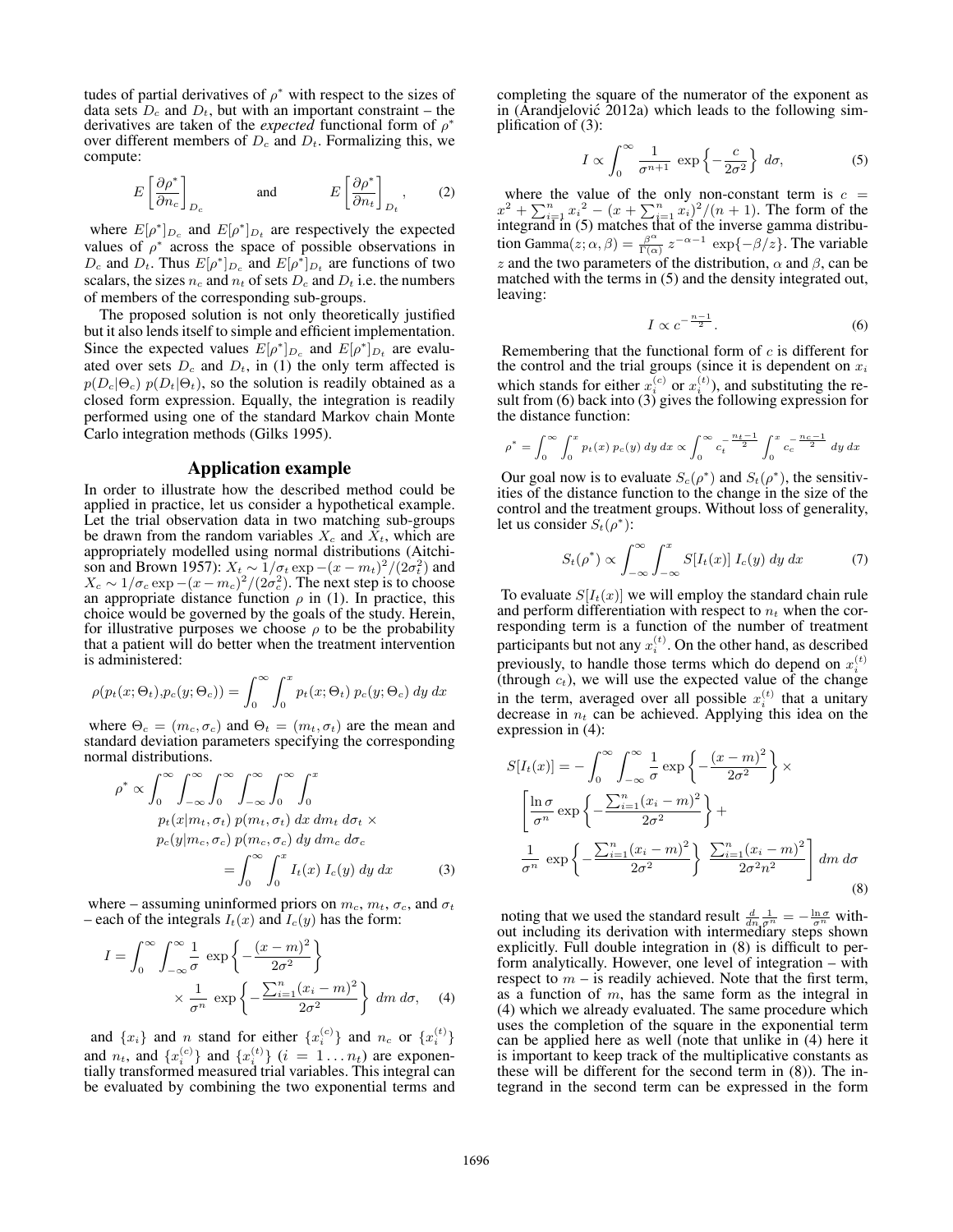$\propto (z - \lambda)^2 \exp(-z^2) dz$ . This integration is also readily performed using the standard results  $\int_{-\infty}^{\infty} \frac{1}{\sqrt{2\pi}} z^2 \exp{-\frac{z^2}{2}}$  $\frac{z^2}{2}$  dz = 1 and  $\int_{-\infty}^{\infty} \frac{1}{\sqrt{2\pi}} \exp{-\frac{z^2}{2}}$  $\frac{z^2}{2}$  dz = 1 and by noting that the integrand is an odd function:  $\int_{-\infty}^{\infty} \frac{1}{\sqrt{2\pi}} z \exp{-\frac{z^2}{2}}$  $\frac{z^2}{2}$  dz = 0. A straightforward application to (8) leads to the following expression for the sensitivity  $S[I_t(x)]$  of the integral  $I_t$  to changes in the size of the corresponding sub-group:

$$
S[I_t(x)] = -\int_0^\infty \frac{\ln \sigma}{\sigma^{n+1}} \frac{\sigma}{a} \sqrt{2\pi} \exp\left\{-\frac{c}{2\sigma^2}\right\} d\sigma \qquad (9)
$$

$$
-\int_0^\infty \frac{\exp\left\{-\frac{c}{2\sigma^2}\right\}}{2\sigma^{n+3}n^2} \left[n\left(\frac{\sigma}{a}\right)^3 + \sqrt{2\pi}\frac{\sigma}{a}\sum_{i=1}^n x_i\right] d\sigma
$$

This result, together with the expression in (6), can be substituted into (7) and the remaining integration performed numerically.

# From target sub-groups to specific participants

Adopting the framework proposed in (Arandjelovic 2012a) ´ whereby the analysis of a trial takes into account sub-groups of trial participants, which emerge from grouping participants according to their assigned intervention and auxiliary data, thus far we focused on the problem of choosing the sub-group from which participants should be preferentially removed if a reduction in trial size is sought. The other question which needs to be considered is how *specific* sub-group members are to be chosen, once the target sub-group is identified. Fortunately, the proposed framework makes this a simple task. Recall that the observed trial data within each sub-group is assumed to comprise an identically and independently distributed sample from the underlying distribution, i.e.  $x_i^{(c)} \sim X_c$  and  $x_i^{(t)} \sim X_t$ . This means that it is sufficient to randomly sample the set of target sub-group members to select those which can be removed.

The simplicity of the selection process that our approach allows has an additional welcome consequence. Recall that in the proposed method the choice of the target sub-group is made by comparing differentials in (2). It is important to observe that their values are computed for the initial values of  $n_c$  and  $n_t$ . Thus, as the number of participants in either of the sub-group is changed, so do the values of the differentials, and thus possibly the optimal sub-group choice. This is why the removal of participants should proceed sequentially.

#### Evaluation

The primary novelty introduced in this paper is of a methodological nature. In the previous section we explained in detail the mathematical process involved in applying the proposed methodology in practice. Pertinent results were derived for a specific distance function used to quantify the difference in the outcomes between the control and treatment groups in a trial. The choice of the distance function – which would in practice be made by the clinicians to suit the aims of a specific trial – governs the relative loss of information when participants are removed from a specific subgroup, and consequently dictates the choice of the optimal sub-group from which the removal should be performed if the overall trial sample size needs to be reduced.

In this section we apply the derived results on experimental data, and evaluate and discuss the performance of the proposed methodology. We adopt the evaluation protocol standard in the domain of adaptive trials research, and obtain data using a simulated experiment.

#### Experimental setup

We simulated a trial involving 180 individuals, half of which were assigned to the control and the other half to the treatment group. For each individual we maintain a variable which describes that person's belief regarding his/her group assignment. Thus, for the control group we have  $n_c$  beliefs  $b_i^{(c)}$  ( $i = 1 \dots n_c$ ) and similarly for the treatment group  $n_t$  beliefs  $b_i^{(t)}$  ( $i = 1...n_t$ ). Belief is expressed by a real number,  $\forall i. b_i^{(c)}, b_i^{(t)} \in (-\infty, +\infty)$ , with 0 indicating true undecidedness. Negative beliefs express a preference towards the belief in control group assignment, and positive towards the belief in treatment group assignment. The greater the absolute value of a belief variable is, the greater is the person's conviction. We employ a three-tier questionnaire. To simulate a participant's response, we map the corresponding belief to one of the three possible questionnaire responses according to the following thresholding rule:

$$
b < -1 \rightarrow \text{Belief in control group assignment} \tag{10}
$$

$$
-1 \le b \le 1 \to \text{Uncertain ("don't know")}
$$
 (11)  
 
$$
1 < b \to \text{Belief in treatment group assignment}
$$
 (12)

$$
\begin{array}{c}\n\bullet \\
\bullet \\
\bullet \\
\bullet\n\end{array}
$$

The starting beliefs of participants, i.e. their beliefs before the onset of the trial, are initialized to:

$$
b_i^{(c)} = b_i^{(t)} = \begin{cases} -1 \text{ for } i = 1 \dots 9\\ 0 \text{ for } i = 10 \dots 81\\ 1 \text{ for } i = 82 \dots 90 \end{cases}
$$
 (13)

This initialization models the conservative belief of most individuals, and the tendency of a smaller number of individuals to exhibit "pessimistic" or "optimistic" expectations. The same distribution was used both for the control and the treatment groups, reflecting a well performed randomization.

Effect accumulation As the trial progresses the effects of the treatment accumulate. These are modelled as positive i.e. the treatment is modelled as successful in the sense that on average it produces a superior outcome in comparison with the control intervention. We model this using a stochastic process which captures the variability in participants' responses to the same treatment. Specifically, at the discrete time step  $k + 1$  (the onset of the trial corresponding to  $k = 0$ , the effects on the *i*-th treatment and control group participants at the preceding time step  $k$  are updated as:

$$
e_i^{(t)}(k+1) = e_i^{(t)}(k) + w_i^{(t)}(k+1) \times \exp\left\{-\frac{k+1}{10}\right\} \tag{14}
$$

$$
e_i^{(c)}(k+1) = e_i^{(c)}(k) + w_i^{(c)}(k+1) \times \exp\left\{-\frac{k+1}{10}\right\} \tag{15}
$$

where  $w_i^{(t)}(k+1)$  and  $w_i^{(c)}(k+1)$  are drawn from  $W_t \sim$  $\mathcal{N}(0.02, 0.05)$  and  $W_c \sim \mathcal{N}(0.00, 0.05)$  respectively. At the onset there is no effect of the treatment; thus:

$$
\forall . i = 1 \dots n_t. \ e_i^{(t)}(0) = 0 \quad \text{and} \quad \forall . i = 1 \dots n_c. \ e_i^{(c)}(0) = 0
$$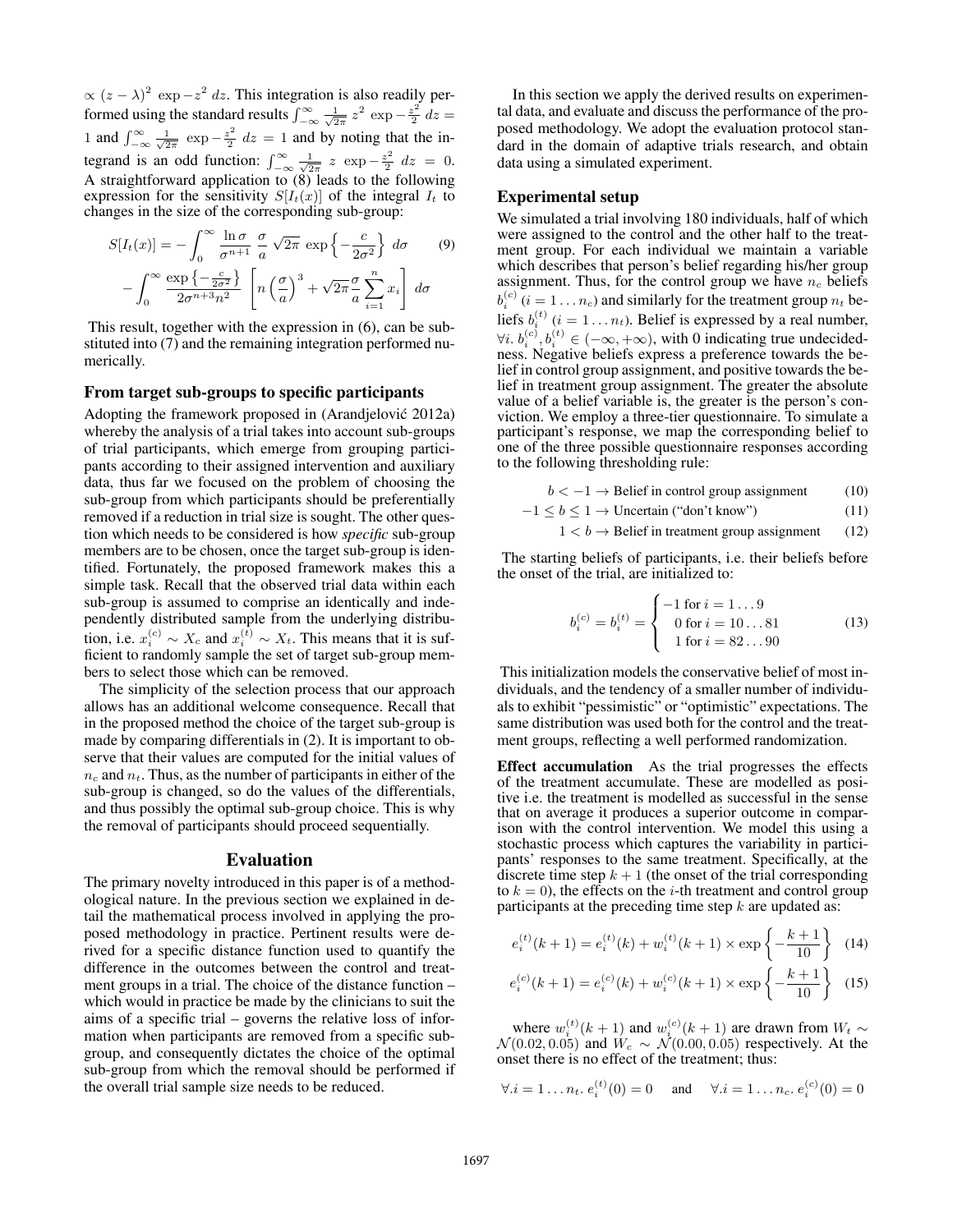

Figure 2: (a) Posteriors of the differential effect of treatment after the removal of 120 participants; (b) the *maximum a posteriori* estimates of the differential effect of treatment during the course of the trial; the changes in the sample sizes within each of the six participant sub-groups observed in our experiment using (c) random selection based participant removal, and (d) the proposed method.

Belief refinement As the effects of the respective interventions are exhibited, the trial participants have increasing amounts of evidence available guiding them towards forming the correct belief regarding their group assignment. In our experiment this process is also modelled using a stochastic process which is dependent on the magnitude of the effect that an intervention has in a particular participant, as well as uncertainty and differences in people's inference from observations. At the time step  $k+1$ , the beliefs of the *i*-th treatment and control group participants at the preceding time step  $k$  are updated as follows:

$$
b_i^{(t)}(k+1) = b_i^{(t)}(k) + 0.01 \ e_i^{(t)}(k+1) + \omega_i^{(t)}(k+1) \quad (16)
$$

$$
b_i^{(c)}(k+1) = b_i^{(c)}(k) + 0.01 \ e_i^{(c)}(k+1) + \omega_i^{(c)}(k+1) \quad (17)
$$

where  $\omega_i^{(t)}(k+1)$  and  $\omega_i^{(c)}(k+1)$  are drawn from  $\Omega_t \sim$  $\mathcal{N}(0.00, 0.005)$  and  $\Omega_c \sim \mathcal{N}(0.00, 0.005)$  respectively.

#### Results and discussion

Using the same data obtained by simulating the experiment outlined in the previous section, we compared the proposed method with the current practice of randomly selecting participants which are to be removed from the trial. In both cases, data was analyzed using the Bayesian method proposed in (Arandjelovic 2012a). A typical result is illustrated ´ in Fig. 2(a); the plot shows the posterior distributions of the differential effect of the treatment inferred after the removal of 120 individuals, obtained using the proposed method (red line) and random selection (blue line). The most notable difference between the two posteriors is in the associated uncertainties – the proposed method results in a much more peaked posterior i.e. a much more definite estimate. In comparison, the posterior obtained using random selection is much broader, admitting a lower degree of certainty associated with the corresponding estimate.

The accuracy of two methods is better assessed by observing their behaviour over time. The plot in Fig. 2(b) shows the *maximum a posteriori* estimates of the differential effect of treatment obtained using the two methods during the course of the trial. Also shown is the 'ground truth', that is, the actual differential effect which we can compute exactly from the setup of the experiment. In the early stages of the trial, while the magnitude of the accumulated effect is small and the number of participants large, the two estimates are virtually indistinguishable, and they follow the ground truth plot closely. As expected, as the number of participants removed increases both estimates start to exhibit greater stochastic perturbations. However, both the accuracy (that is, the closeness to the ground truth) and the reliability (that is, the magnitude of stochastic variability) of the proposed method can be seen to show superior performance – its *maximum a posteriori* estimate follows the ground truth more closely and fluctuates less than the estimate obtained when random selection is employed instead. It is also important to observe the rapid degradation of performance of the random selection method as the number of remaining participants becomes small, which is not seen in the proposed method. This too can be expected from the theoretical argument put forward earlier – the statistically optimal choice of the sub-group from which participants are removed ensures that the posterior is not highly dependent on a small number of samples which would make it highly sensitive to the change in sample size.

Lastly, it is interesting to observe the differences between the changes in the sample sizes within each sub-group using the two approaches. This is illustrated using the plots in Fig. 2(c) and 2(d). As expected, when random participant removal is employed, the sizes of all sub-groups decrease roughly linearly (save for stochastic variability), as shown in Fig. 2(c). In contrast, the sub-group size changes effected by the proposed method show more complex structure, governed by the specific values of the belief and effect variables in our experiment. It is particularly interesting to note that the size changes are not only non-linear, but also non-monotonic. For example, the size of the control subgroup which includes individuals which correctly identified their group assignment (i.e. the sub-group  $G_{C-}$ ) begins to increase notably after the removal of 30 participants and starts to decrease only after the removal of further 78 participants.

#### Summary and conclusions

We introduced a novel method for clinical trial adaptation by amending sample size. In contrast to all previous work in this area, the problem we considered was not *when* sample size should be adjusted but rather *which* particular samples should be removed. Our approach is based on the adopted stratification recently proposed for the analysis of trial outcomes in the presence of imperfect blinding. This stratification is based on the trial participants' responses to a generic auxiliary questionnaire that allows each participant to express belief concerning his/her intervention assignment (treatment or control). Experiments on a simulated trial were used to illustrate the effectiveness of our method and its superiority over the currently practiced random selection.